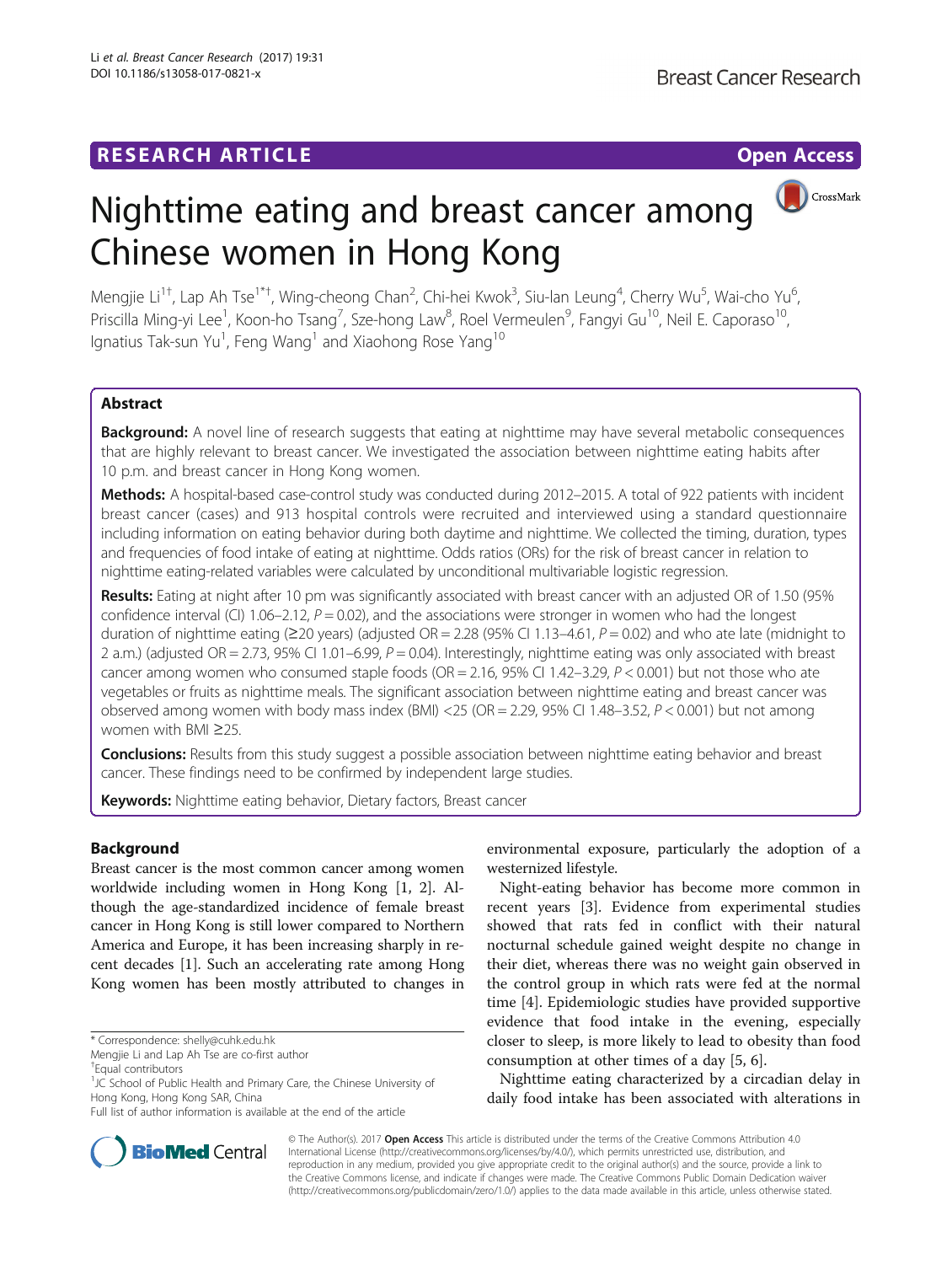neuroendocrine functions, including food regulatory proteins such as leptin, ghrelin and insulin, and circadian melatonin and cortisol hormones [[7](#page-7-0)–[9](#page-7-0)]. Food intake also functions as an important Zeitgeber (external cue that function to entrain biological rhythms) for peripheral clocks that orchestrate synchrony with brain clocks following the normal day-night cycle [\[10, 11\]](#page-7-0). Eating outside of the orchestrated synchronization has been shown to result in a phase shift and misalignment of normal daily circadian oscillations in rodents, showing a subsequent alteration of metabolic hormone concentrations, which may lead to obesity-related diseases such as cancer [[12](#page-7-0), [13](#page-7-0)].

Data on the link between night-eating behavior and breast cancer risk are sparse, other than a few experimental studies. Results from the USA study, the National Health and Nutrition Examination Survey (NHANES) showed that an increase in nighttime fasting duration was associated with improved glycemic regulation, which may relate to a reduced risk of breast cancer [[14\]](#page-7-0). The goal of this study was to evaluate the association between night-eating behavior and female breast cancer risk in a breast cancer case-control study that included a comprehensive collection of risk factor data.

## Methods

Details of the study population have been previously described [[15, 16\]](#page-7-0). Briefly, all participants were recruited from three local hospitals in Hong Kong between August 2012 and March 2015. The inclusion criteria for case participants were: (1) female, aged 20–84 years; (2) incident, histologically confirmed primary breast cancer (International Classification of Disease, Tenth Revision, code 50) diagnosed no more than 3 months prior to the recruitment interview; and (3) of Chinese ethnicity and residing in Hong Kong for at least 5 years. Patients were excluded if they were: (1) too young (<20 years old) or too old (≥85 years old); (2) patients who had been diagnosed more than 3 months prior to the date of interview or patients with recurrent breast cancer after initial treatment; and (3) had a history of cancer at any site before breast cancer diagnosis.

The inclusion criteria for control participants were: (1) Chinese women aged 20–84 years old; (2) no history of cancer; (3) admission to the same hospital during the same time period as the case participants; (4) frequencymatched by age (5-year age interval) to case participants; and (5) residents of Hong Kong for at least 5 years. Controls were excluded if they had physician-diagnosed cancer at any site. For our controls we selected patients who had a broad spectrum of diagnoses (such as diseases of the circulatory, genitourinary or nervous system) that were unrelated to breast cancer, to reduce or cap any possible bias [\[17](#page-7-0), [18\]](#page-8-0). The current report consisted of 922 case participants and 913 controls. The study protocol was approved by both the Joint Chinese University of Hong Kong-New Territories East Cluster Clinical Research Ethics Committees and the Kowloon West Cluster. Written informed consent was obtained from both case participants and controls prior to the interview.

Face-to-face interviews were conducted with both case participants and controls, by trained interviewers using a standardized questionnaire. In addition to diet, other major variables included sociodemographic characteristics, smoking and alcohol drinking, reproductive factors, family cancer history, physical activity, sleeping habits and occupational history including shift work. Anthropometric risk factors were also recorded; height and weight were self-reported, whereas waist, hip circumference and subcutaneous fat thickness were measured by our interviewers using standard measurement tools. Details of recreational physical activities, including type (walking, hiking, running, swimming, ball games, QiGong or others), frequency and duration of each physical activity were recorded. In addition, information on commute including transportation methods and total time spent were also recorded in our questionnaire. Shift work was recorded and defined as "ever worked rotating shifts or night shift (from midnight to 5 a.m.) more than once a month for more than 1 year". We also collected detailed data on nightshift work including type of shiftwork, frequency, duration, cumulative night shifts, and rotating schedules. Sleeping habits, including sleeping duration and quality in the last 5 years, were also collected in the questionnaire.

We assessed each participant's overall dietary habits and supplement intakes within 5 years prior to the interview, using a reduced version of the Block food frequency questionnaire (FFQ) of National Cancer Institute (NCI) with a slight modification [\[19](#page-8-0)]. If the dietary habits had changed substantially during the past 5 years, the habits preceding the changes were used for analysis. Participants were asked about their dietary habits related to the frequency of consuming cereal (wheat, rice), coarse grain (e.g. maize, sorghum, millet), fresh vegetables including both green vegetables (e.g. cabbage, spinach, broccoli) and orange vegetables (e.g. carrot, tomato), fresh meat, fresh fruits, preserved vegetables, preserved meat, deep-fried foods, dairy products, soy products, tea and coffee. Daily dietary supplement intakes (e.g. vitamins, beta-carotene, calcium, etc.) were also recorded.

As nighttime food intake was not included in the NCI questionnaire, we developed specific questions to collect data on nighttime eating behavior. In order to avoid "double count", we collected details of the type of food, timing of eating and duration of nighttime eating,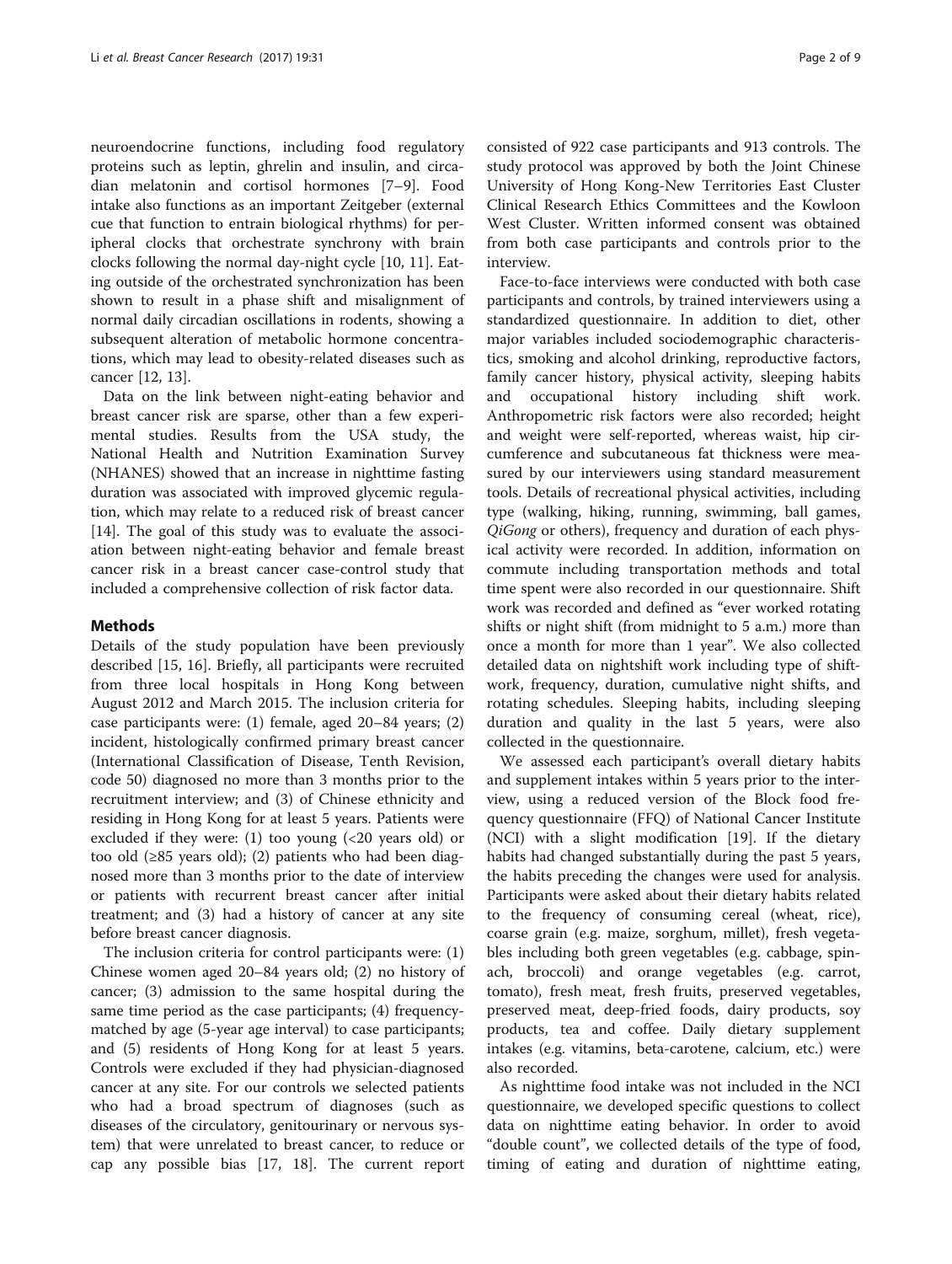instead of food frequency, which was already collected in the FFQ. Information was collected on nighttime eating and working history. For those who reported to have worked in one or more full-time jobs, a complete work history was recorded including night work/shift work status and nighttime eating behavior. Nighttime eating was defined as habitual food intake after 10 p.m. at least one time per week for more than one year. Among women who reported a history of nighttime eating, only 15% ate at nighttime less than once a week. Similar results were observed in the sensitivity analysis removing these women and therefore we used nighttime eating once or more per week as the cutoff point. Type of food, timing of eating (10 p.m.–12 a.m., 12 a.m.–2 a.m., 2 a.m.–4 a.m.) and duration (years) were recorded for those who reported having habitual nighttime eating. Meanwhile, for those who have never had a full-time job, nighttime eating habits within the most recent 5-year period and details of the frequency of nighttime eating and the food consumed were recorded. Detailed exposure assessment questions about nighttime eating can be found in Additional file [1](#page-7-0).

Nighttime food intake was classified into two categories, staple foods and snacks, by meal size and type of food. Staple foods referred to a regular meal, which often contained one type of food that was rich in carbohydrate (e.g. wheat, rice), in addition to variable vegetable or meat content; snacks referred to a portion of food smaller than a regular meal, often containing one or more items such as nuts, dairy products, bakery food, desserts or chips. Those who reported eating multiple food items including both staple foods and snacks were categorized as staple-food eaters. Within each category, food items were further classified into several different categories: noodles (including wheat noodles, rice noodles, instant noodles and pasta), rice (steamed rice and congee), baked goods (breads, cakes, biscuits, etc.), vegetables (as the main ingredient), and meat (as a primary ingredient).

The independent  $t$  test and chi-square test were performed to test the differences between case participants and controls in sociodemographic factors for continuous and categorical data, respectively. Multivariable logistic regression was used to calculate the odds ratio (OR) and 95% confidence interval (95% CIs) for the association between variables related to nighttime eating and breast cancer risk, with adjustment for potential confounding factors. To select potential confounders to be included in the multivariable model, we first conducted univariate analysis with adjustment for age (age at diagnosis in case participants and age at interview in controls) and a single risk factor only.

All known or suspected breast cancer risk factors ascertained, including detailed shift work, were analyzed in the univariate analysis, and those with  $P$  values <0.05 were further included in the final multivariable logistic regression models. The factors assessed included sociodemographic characteristics, reproductive factors, family history of cancer, history of benign breast disease and other medical conditions, smoking and alcohol consumption, anthropometric factors, physical activity, lifetime work history and shift work status, sleep pattern and exposure to light at night.

Three multivariable regression models were presented separately, adjusted for: (1) age only; (2) age and all breast cancer risk factors with  $P < 0.05$  in the univariate analysis; and (3) model (1) plus total dietary intake variables that were significantly associated with breast cancer. To evaluate the potential effect modification, we formally tested the interactions between nighttime eating and menopausal status, estrogen receptor (ER) status and body mass index (BMI) by including interaction terms in the regression models involving all subjects. We also conducted stratified analyses of these variables.

We performed a number of sensitivity analyses including analysis (1) excluding controls with digestive system disease (which may be associated with dietary intake or nighttime eating) to probe the potential bias caused by medical diseases in hospital-based controls; (2) analyzing a specific group of patients who underwent breast biopsy and were initially considered as patients with breast cancer but were eventually confirmed to be non-cancer case participants; and (3) removing women who reported particular frequencies of nighttime eating to find an appropriate cutoff point for nighttime eating behavior.

# Results

The basic characteristics of case participants with breast cancer and the distribution of selected breast cancer risk factors are presented in Table [1.](#page-3-0) The mean age at breast cancer diagnosis was  $56.0 \pm 11.8$  years. Compared with controls, case participants were significantly younger at menarche and older at first birth, were more likely to have family history of cancer in first-degree relatives, were more likely to be obese (BMI >25) and were less likely to have ever been employed in shift work. Other variables including menopausal status, educational attainment, the use of oral contraceptives or hormone replacement therapy, parity, smoking and alcohol drinking and sleeping pattern did not vary significantly by case-control status.

The frequency of total food consumption among case participants and controls in the 5 years prior to the study is shown in Additional file [2:](#page-7-0) Table S1. After adjusting for known breast cancer risk factors including age at interview, age at menarche, age at first birth, BMI, family history of any cancer among first-degree relatives, shift work and all major food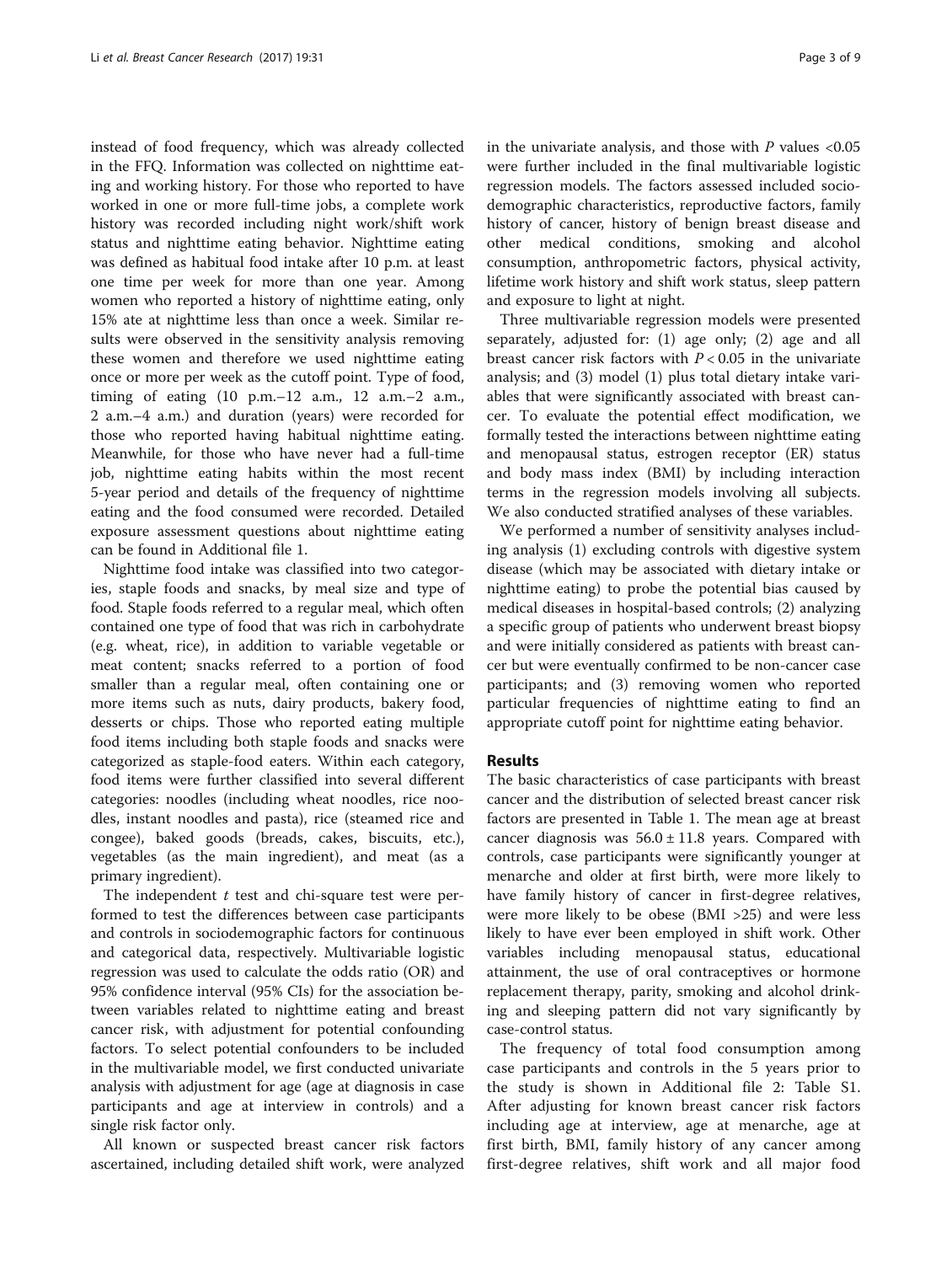<span id="page-3-0"></span>

| <b>Table 1</b> Distribution of basic characteristics and selected breast |  |  |  |  |
|--------------------------------------------------------------------------|--|--|--|--|
| cancer risk factors among Hong Kong Chinese women, 2012-15               |  |  |  |  |

| Variables                          | Case participants<br>$(n = 922)$ | Controls<br>$(n = 913)$ |
|------------------------------------|----------------------------------|-------------------------|
| Age at interview (years)           | $56.0 \pm 11.8$                  | $53.7 \pm 11.7$         |
| Age at menarche (years)            | $13.6 \pm 2.0$                   | $13.8 \pm 2.3$          |
| Age at first birth (years)         | $26.4 \pm 4.9$                   | $25.6 \pm 4.7$          |
| BMI ( $kg/m2$ )                    | $23.5 \pm 3.7$                   | $23.0 \pm 3.9$          |
| BMI <sup>a</sup>                   |                                  |                         |
| Underweight (<18.5)                | 44 (4.8)                         | 74 (8.1)                |
| Normal (18.5-22.9)                 | 329 (35.7)                       | 350 (38.3)              |
| Overweight (23.0-24.9)             | 160 (17.4)                       | 157 (17.2)              |
| Obesity I (25-29.9)                | 205 (22.2)                       | 162(17.7)               |
| Obesity II (≥30)                   | 45 (4.9)                         | 40 (4.4)                |
| Unknown                            | 139 (15.1)                       | 130 (14.2)              |
| First-degree family cancer history |                                  |                         |
| Yes                                | 323 (35.0)                       | 246 (26.9)              |
| <b>No</b>                          | 572 (62.0)                       | 652 (71.4)              |
| Unknown                            | 27(2.9)                          | 15(1.6)                 |
| Family history of breast cancer    |                                  |                         |
| Yes                                | 70 (7.6)                         | 28(3.1)                 |
| No                                 | 825 (89.5)                       | 870 (95.3)              |
| Unknown                            | 27(2.9)                          | 15(1.6)                 |
| Parity, number of births           |                                  |                         |
| 0                                  | 164 (17.8)                       | 154 (16.8)              |
| $1 - 2$                            | 484 (52.5)                       | 473 (51.8)              |
| $\geq$ 3                           | 228 (24.7)                       | 269 (29.5)              |
| Unknown                            | 46 (5.0)                         | 17(1.9)                 |
| Smoking                            |                                  |                         |
| Ever                               | 63(6.8)                          | 69 (7.6)                |
| Never                              | 859 (93.2)                       | 844 (92.4)              |
| Alcohol drinking                   |                                  |                         |
| Yes                                | 47 (5.1)                         | 41 $(4.5)$              |
| No                                 | 875 (94.9)                       | 872 (95.5)              |
| Shift work                         |                                  |                         |
| Yes                                | 111 (12.0)                       | 150 (16.4)              |
| No                                 | 771 (83.6)                       | 737 (80.7)              |
| Unknown                            | 40 (4.3)                         | 26(2.8)                 |
| Histological type                  |                                  |                         |
| Ductal                             | 809 (87.7)                       |                         |
| Lobular                            | 30(3.3)                          |                         |
| Mucinous                           | 36 (3.9)                         |                         |
| Medullary                          | 3(0.3)                           |                         |
| Others                             | 44 (4.8)                         |                         |
| Tumor stage                        |                                  |                         |
| Stage I                            | 240 (31.8)                       |                         |
|                                    |                                  |                         |

(Continued) Stage II 298 (39.4) Stage III 96 (12.7) Stage IV 42 (5.6) Un-staged 79 (10.5) Estrogen receptor status Positive 601 (76.7) Negative 183 (23.3) Progesterone receptor status Positive 450 (59.5) Negative 306 (40.5) C-erbB2/HER2 Negative(IHC score 0/1) 351 (45.8)

Values expressed as mean  $\pm$  SD or number (percent). Subjects with missing values were excluded from the analyses. <sup>a</sup>Cutoff points for body mass index (BMI) recommended by the World Health Organization to classify overweight and obese individuals in Asian populations. HER2 human epidermal growth factor receptor 2, IHC immunohistochemical analysis

Weakly positive (IHC score 2) 268 (35.0) Positive (IHC score 3) 147 (19.2)

categories, case participants with breast cancer tended to have higher consumption of deep-fried food  $(OR =$ 1.68, 95% CI 1.08–2.59,  $P = 0.02$ ) and dairy products  $(OR = 1.37, 95\% \text{ CI } 1.00-1.87, P = 0.05)$ . The intake of other food items did not differ significantly in case participants and controls (Additional file [2:](#page-7-0) Table S1).

Associations between nighttime eating habits and breast cancer are summarized in Table [2](#page-4-0). Nighttime eating was more common among case participants with breast cancer (17.4%) than among controls (15.2%). After adjusting for selected confounding factors (including dietary factors), we observed a significant association between risk of breast cancer among case participants who had a habit of nighttime eating compared with those who never ate at night (OR =  $1.50$ ,  $95\%$  CI  $1.06-$ 2.12,  $P = 0.02$ ). The association was stronger among women who consumed staple foods (adjusted OR = 2.16, 95% CI 1.42–3.29,  $P < 0.001$ ), particularly noodles (OR = 2.79, 95% CI 1.58–4.94,  $P < 0.001$  or rice (OR = 2.58, 95% CI 1.42–4.69,  $P = 0.002$ ). Breast cancer in case participants may be associated with consumption of meat at night time  $(OR = 1.73, 95\% \text{ CI } 0.84 - 3.59, P = 0.14)$ , but this was not statistically significant. There was no evidence of a relationship between breast cancer and the consumption of vegetables ( $OR = 1.14$ , 95% CI 0.63-2.55,  $P = 0.61$ ) or fruits (OR = 1.20, 95% CI 0.51–2.83,  $P = 0.68$ ) at nighttime.

We further conducted a more detailed analysis of the 894 case participants and 882 control participants who had completed records on duration and timing of

Table 1 Distribution of basic characteristics and selected breast cancer risk factors among Hong Kong Chinese women, 2012–15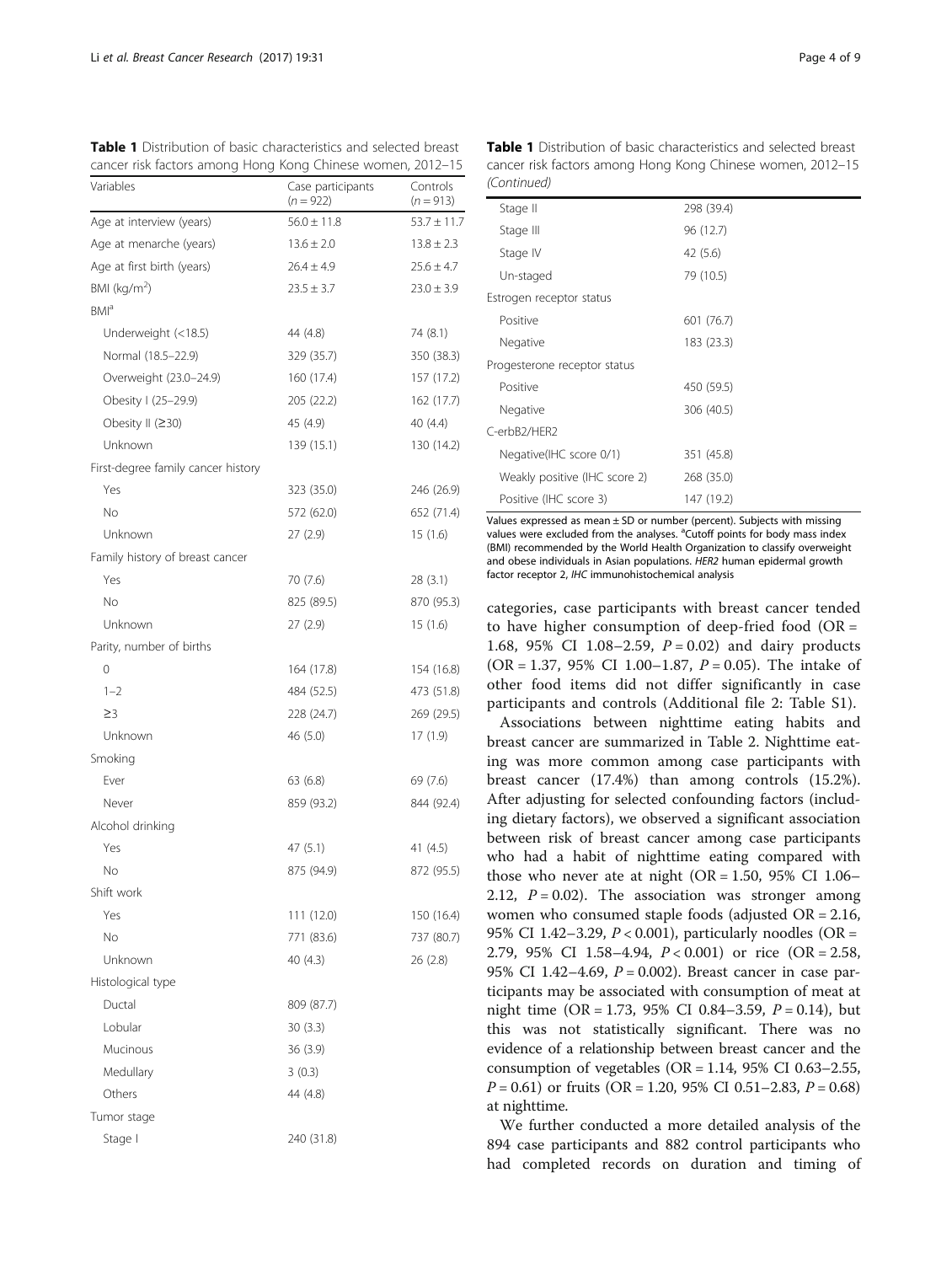<span id="page-4-0"></span>Table 2 Associations between nighttime eating behavior and breast cancer in Hong Kong Chinese women

|                                |                                  |                         | OR <sup>a</sup>     | OR <sup>b</sup>     | OR <sup>c</sup>     | $P$ value <sup>d</sup> |
|--------------------------------|----------------------------------|-------------------------|---------------------|---------------------|---------------------|------------------------|
| Variables                      | Case participants<br>$(n = 922)$ | Controls<br>$(n = 913)$ | (95% Cl)            | (95% Cl)            | (95% CI)            |                        |
| Nighttime eating after 10 p.m. |                                  |                         |                     |                     |                     |                        |
| Never <sup>e</sup>             | 762 (82.6)                       | 774 (84.8)              | $1.00$ (ref)        | $1.00$ (ref)        | $1.00$ (ref)        |                        |
| Ever                           | 160 (17.4)                       | 139 (15.2)              | $1.31(1.02 - 1.68)$ | $1.51(1.08 - 2.12)$ | $1.50(1.06 - 2.12)$ | 0.02                   |
| Meal type                      |                                  |                         |                     |                     |                     |                        |
| Never <sup>e</sup>             | 762 (82.6)                       | 774 (84.8)              | $1.00$ (ref)        | $1.00$ (ref)        | $1.00$ (ref)        |                        |
| Staple food                    | 123(13.3)                        | 86 (9.4)                | $1.65(1.22 - 2.22)$ | $2.16(1.43 - 3.28)$ | $2.16(1.42 - 3.29)$ | < 0.001                |
| Snacks                         | 37(4.0)                          | 53 (5.8)                | $0.75(0.48 - 1.15)$ | $0.75(0.44 - 1.29)$ | $0.74(0.43 - 1.27)$ | 0.27                   |
| Food type                      |                                  |                         |                     |                     |                     |                        |
| Never <sup>e</sup>             | 762 (82.6)                       | 774 (84.8)              | $1.00$ (ref)        | $1.00$ (ref)        | $1.00$ (ref)        |                        |
| Noodles                        | 70(7.6)                          | 40(4.4)                 | 1.93 (1.29-2.90)    | 2.78 (1.58-4.87)    | 2.79 (1.58-4.94)    | < 0.001                |
| Rice                           | 62(6.7)                          | 37(4.1)                 | $1.90(1.24 - 2.91)$ | $2.53(1.40-4.47)$   | 2.58 (1.42-4.69)    | 0.002                  |
| Baked goods                    | 30(3.3)                          | 37(4.1)                 | $0.88(0.54 - 1.44)$ | $1.27(0.71 - 2.28)$ | $1.19(0.66 - 2.16)$ | 0.56                   |
| Meat                           | 31(3.4)                          | 23(2.9)                 | $1.48(0.85 - 2.57)$ | 1.89 (0.92-3.88)    | 1.73 (0.84-3.59)    | 0.14                   |
| Vegetable                      | 24(2.6)                          | 22(2.4)                 | $1.09(0.76 - 2.11)$ | $1.15(0.67 - 2.67)$ | $1.14(0.63 - 2.55)$ | 0.61                   |
| Fruit                          | 15(1.6)                          | 13(1.4)                 | $1.22(0.58 - 2.59)$ | $1.18(0.51 - 2.74)$ | $1.20(0.51 - 2.83)$ | 0.68                   |

<sup>a</sup>Adjusted for age at interview. <sup>b</sup>Adjusted for age at interview, age at menarche, age at first birth, body mass index (BMI), history of cancer in a first-degree family member and shift work. <sup>c</sup>Adjusted for age at interview, age at menarche, age at first birth, BMI, history of cancer in a first-degree family member, shift work and other dietary factors (consumption of cereals, deep-fried foods, preserved meats and dairy products). <sup>d</sup>P values from model 3. <sup>e</sup>Those who did not have habitual nighttime eating behavior. P values in italics are statistically significant. ref reference

nighttime eating habits (Table 3). Long duration of nighttime eating (>20 years) appeared to have the strongest association with breast cancer status  $(OR = 2.28,$ 95% CI 1.13–4.61,  $P = 0.02$ ). The association with nighttime eating did not seem to vary significantly by the timing of food consumption, although eating between midnight and 2 a.m. had the strongest effect in the multivariable model (OR = 2.73, 95% CI 1.01–6.99,  $P = 0.04$ ).

Results of analyses stratified by menopausal status and ER status are presented in Additional files [3](#page-7-0) and [4](#page-7-0). Nighttime associations were similar in premenopausal and postmenopausal women overall and in subgroup analyses by meal type (Additional file [3](#page-7-0): Table S2). Similar results were also observed among women with ER-positive and ER-negative cancer, with stronger associations seen among women with ER-positive compared

Table 3 Associations between breast cancer and the timing of eating and duration of nighttime eating behavior in Hong Kong Chinese women

| Variables              | Case participants | Controls    | OR <sup>a</sup>     | OR <sup>b</sup>     | OR <sup>c</sup>     | $P$ value <sup>d</sup> |
|------------------------|-------------------|-------------|---------------------|---------------------|---------------------|------------------------|
|                        | $(n = 894)$       | $(n = 882)$ | (95% CI)            | (95% CI)            | (95% CI)            |                        |
| Duration               |                   |             |                     |                     |                     |                        |
| None                   | 762 (85.2)        | 774 (87.8)  | $1.00$ (ref)        | $1.00$ (ref)        | $1.00$ (ref)        |                        |
| $<$ 10                 | 48 (5.4)          | 45(5.1)     | $1.34(0.87 - 2.06)$ | $1.76(0.99 - 3.13)$ | $1.75(0.97 - 3.14)$ | 0.06                   |
| $10 - 19$              | 40(4.5)           | 42 (4.8)    | $1.05(0.67 - 1.64)$ | $1.46(0.81 - 2.63)$ | 1.46 (0.80-2.65)    | 0.22                   |
| $\geq$ 20              | 44 (4.9)          | 21(2.4)     | $2.23(1.30-3.82)$   | $2.08(1.05 - 4.15)$ | $2.28(1.13 - 4.61)$ | 0.02                   |
| Timing                 |                   |             |                     |                     |                     |                        |
| None                   | 762 (85.2)        | 774 (87.8)  | $1.00$ (ref)        | $1.00$ (ref)        | $1.00$ (ref)        |                        |
| 10 p.m.-12 a.m.        | 78 (8.7)          | 58 (6.6)    | $1.54(1.08 - 2.21)$ | $1.80(1.11 - 2.90)$ | 1.84 (1.14-2.98)    | 0.01                   |
| 12 a.m.-2 a.m.         | 20(2.2)           | 15(1.7)     | $1.43(0.72 - 2.82)$ | $2.50(1.00 - 6.26)$ | $2.73(1.01 - 6.99)$ | 0.04                   |
| 2 a.m.-4 a.m.          | 12(1.3)           | 12(1.4)     | $1.08(0.48 - 2.43)$ | 1.98 (0.79-4.97)    | 1.93 (0.76-4.94)    | 0.17                   |
| Irregular <sup>e</sup> | 22(2.5)           | 23(2.6)     | $1.14(0.62 - 2.08)$ | $0.99(0.42 - 2.37)$ | $0.99(0.41 - 2.40)$ | 0.98                   |

<sup>a</sup>Adjusted for age at interview. <sup>b</sup>Adjusted for age at interview, age at menarche, age at first birth, body mass index (BMI), history of cancer in a first-degree family member and shift work. <sup>c</sup>Adjusted for age at interview, age at menarche, age at first birth, BMI, history of cancer in a first-degree family member, shift work and other dietary factors (consumption of cereals, deep-fried foods, preserved meats and dairy products). <sup>d</sup>P value for model 3. <sup>e</sup>No fixed time for nighttime eating. P values in italics are statistically significant. ref reference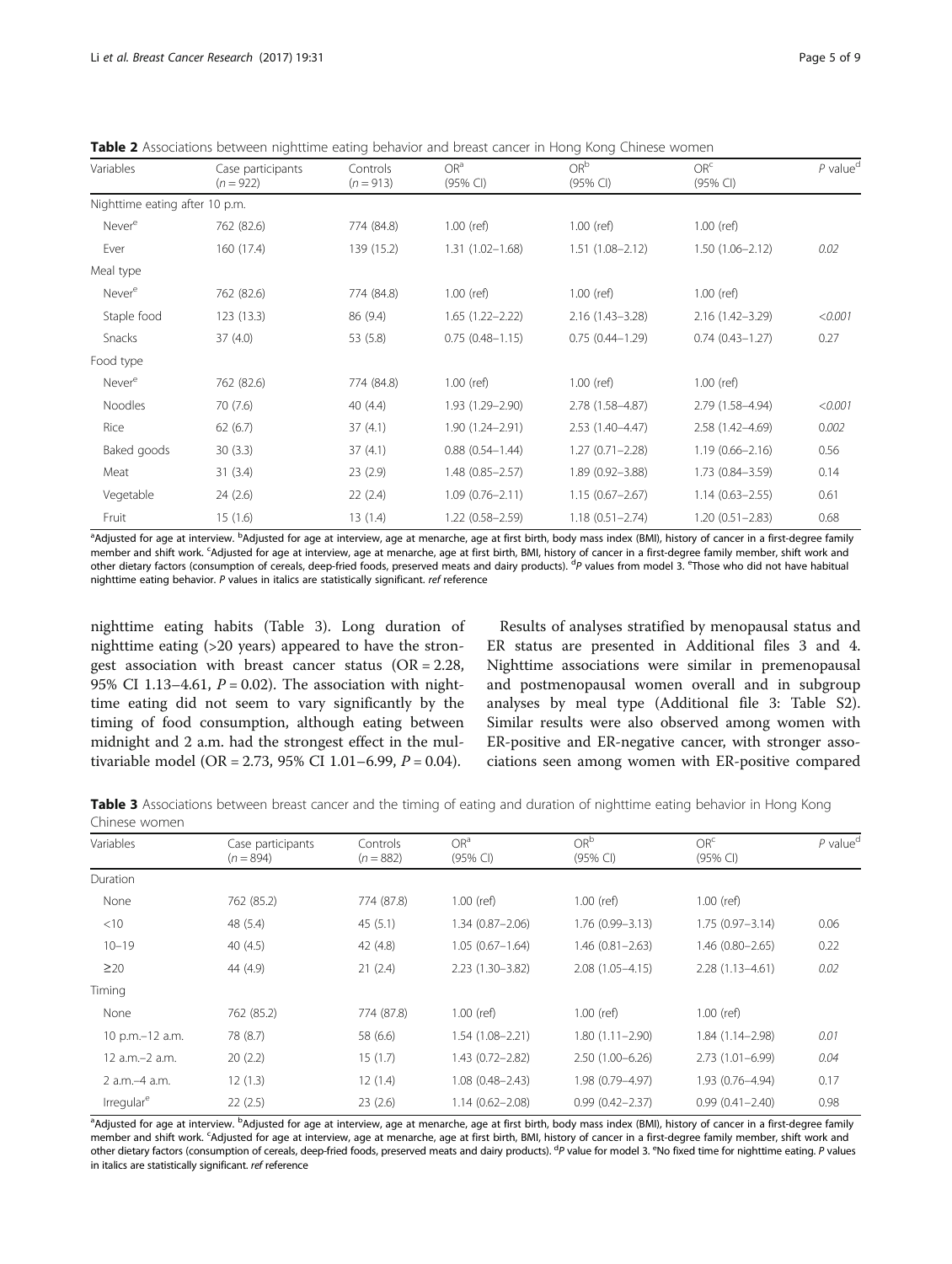with ER-negative cancer (Additional file [4](#page-7-0): Table S3), possibly due to the small number of ER-negative case participants.

Table 4 shows the analyses stratified by BMI (BMI <25 and BMI  $\geq$ 25). The association between nighttime eating and breast cancer was only observed among women with BMI <25 (OR = 2.29, 95% CI 1.48–3.52, P < 0.001) but not among women with BMI ≥25 (OR = 0.65, 95%) CI 0.36–1.18,  $P = 0.16$ ). A similar pattern was observed in subgroup analyses by meal and food type (Table 4). The interaction between nighttime eating and BMI was statistically significant ( $P$  for interaction = 0.01 particularly for consumption of staple food ( $P$  for interaction = 0.03). Similar results were obtained when a different cutoff (BMI = 23) was used (data not shown).

Similar results were obtained from the sensitivity analysis excluding controls with digestive disease (data not shown). Furthermore, to evaluate the influence of recall or interview bias, we compared the proportion of patients who reported nighttime eating among a group of 131 patients, who were initially suspected of having breast cancer but eventually were confirmed to have benign breast disease, to all controls and observed similar frequencies of nighttime eating (16.0% vs. 15.2%, respectively).

# **Discussion**

In this breast cancer case-control study among Chinese women in Hong Kong, we showed that nighttime eating

might be significantly associated with risk of breast cancer, in particular among women with BMI <25, who have had nighttime eating habits for more than 20 years and who consume energy-dense foods rich in carbohydrate after 10 p.m. (such as rice or noodles), implicating nighttime eating as a potential new risk factor for breast cancer.

Nighttime eating has long been reported to have a negative impact on health and body composition, with consequences that include weight gain and obesity, which are well-known risk factors for postmenopausal breast cancer [[6\]](#page-7-0). Animal studies and epidemiologic data have provided convincing evidence that consuming a larger proportion of calories later in the day as opposed to earlier in the day is associated weight gain and obesity [\[5](#page-7-0), [20](#page-8-0)–[24](#page-8-0)]. In particular, obesity is more prevalent among people with night eating syndrome (NES), which is an eating disorder characterized by a delayed circadian pattern of food intake [[25](#page-8-0)]. However, studies on how nighttime eating behavior influences the risk of breast cancer are very limited. Our results are consistent with previous findings based on data from the NHANES and the Women's Healthy Eating and Living study, in which longer nighttime fasting was associated with reduced risk of breast cancer and recurrence of breast cancer [[14](#page-7-0), [26](#page-8-0)]. In addition, our findings related to food choice are also in line with previous literature reporting that only the intake of large quantities of high-energy food, and not small low-energy snacks, at night had a negative health impact [[27](#page-8-0)–[32\]](#page-8-0).

Table 4 Associations between nighttime eating and breast cancer stratified by BMI

| Variables                      | BMI < 25                         |                         |                          | BMI ≥25                          |                         |                          | Interaction      |
|--------------------------------|----------------------------------|-------------------------|--------------------------|----------------------------------|-------------------------|--------------------------|------------------|
|                                | Case participants<br>$(n = 533)$ | Controls<br>$(n = 581)$ | OR (95% CI) <sup>a</sup> | Case participants<br>$(n = 250)$ | Controls<br>$(n = 202)$ | OR (95% CI) <sup>a</sup> | by BMI<br>status |
| Nighttime eating after 10 p.m. |                                  |                         |                          |                                  |                         |                          |                  |
| Never                          | 434                              | 502                     | $1.00$ (ref)             | 205                              | 158                     | $1.00$ (ref)             |                  |
| Ever                           | 99                               | 79                      | $2.29(1.48 - 3.52)^*$    | 45                               | 44                      | $0.65(0.36 - 1.18)$      | 0.01             |
| Meal type                      |                                  |                         |                          |                                  |                         |                          |                  |
| Never                          | 434                              | 502                     | $1.00$ (ref)             | 205                              | 158                     | $1.00$ (ref)             |                  |
| Staple food                    | 81                               | 51                      | 3.30 $(1.95 - 5.59)^*$   | 34                               | 25                      | $0.85(0.40-1.79)$        | 0.03             |
| Snacks                         | 23                               | 30                      | $1.26(0.62 - 2.57)$      | 12                               | 20                      | $0.38$ (0.16-0.93)*      | 0.20             |
| Food type                      |                                  |                         |                          |                                  |                         |                          |                  |
| Never                          | 434                              | 502                     | $1.00$ (ref)             | 205                              | 158                     | $1.00$ (ref)             |                  |
| Noodles                        | 44                               | 26                      | 4.07 $(2.02 - 8.20)^*$   | 20                               | 10                      | $1.01(0.35 - 2.95)$      | 0.27             |
| Rice                           | 39                               | 20                      | 4.41 (2.05-9.49)*        | 15                               | 13                      | $0.85(0.30 - 2.36)$      | 0.09             |
| Baked goods                    | 21                               | 23                      | 1.81 (0.88-3.73)         | 8                                | 9                       | $0.46(0.15 - 1.38)$      | 0.21             |
| Meat                           | 20                               | 12                      | $3.14$ (1.25-7.88)*      | 9                                | 9                       | $0.51(0.14 - 1.86)$      | 0.12             |
| Vegetable                      | 14                               | 12                      | 1.68 (0.64-4.38)         | 10                               | 7                       | $0.88$ $(0.22 - 3.57)$   | 0.81             |
| Fruit                          | 10                               | $\overline{7}$          | $2.98$ (1.02-8.72)*      | 1                                | 6                       | $0.13(0.01 - 1.20)$      | 0.08             |

a<br>Adjusted for age at interview, age at menarche, age at first birth, first-degree family cancer history, shift work and other dietary factors (consumption of cereals, deep-fried foods, preserved meats and dairy products)

\*Statistically significant (P value <0.05). For "Interaction by BMI status", P values in italics are statistically significant. BMI body mass index, ref reference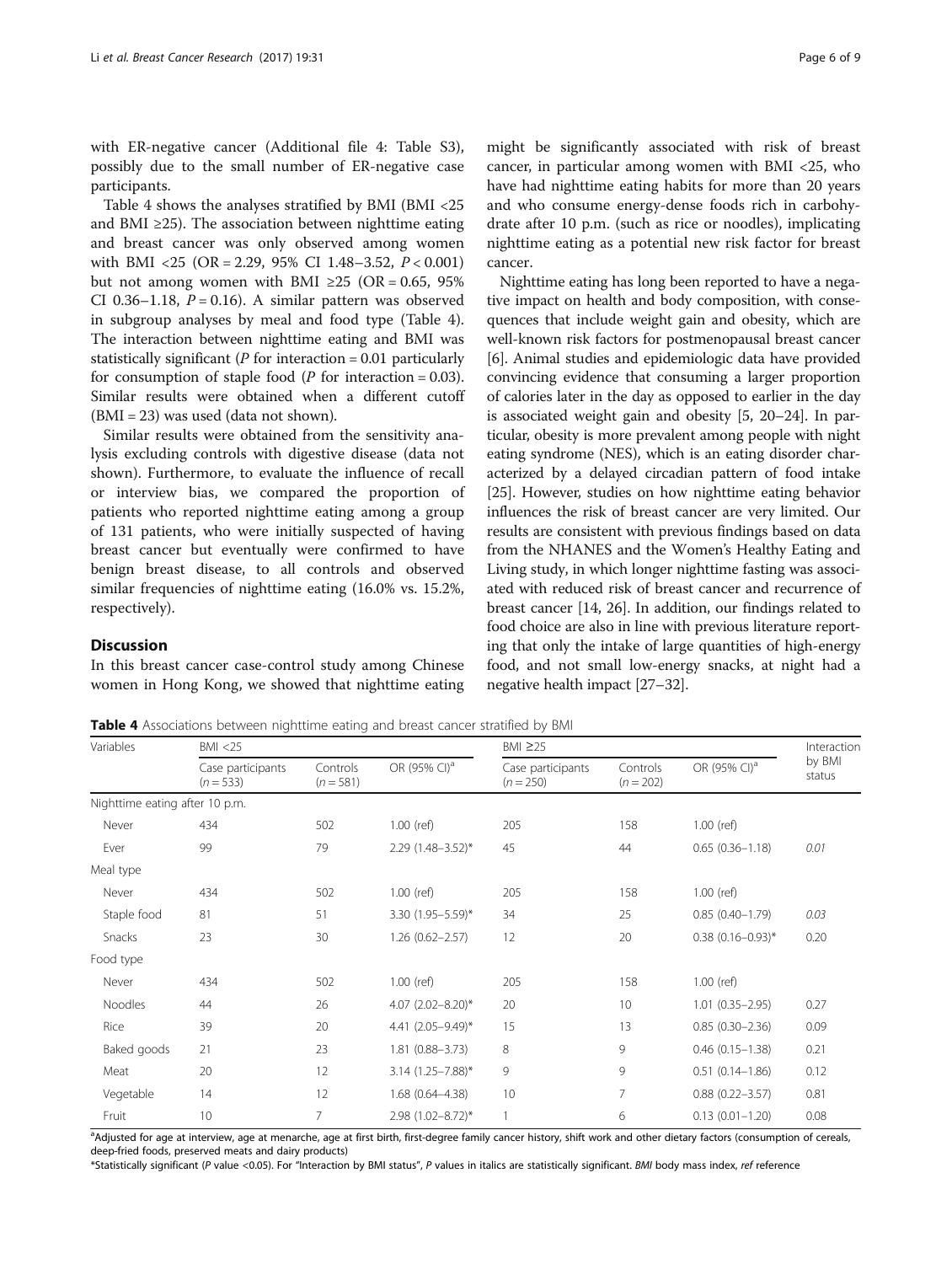The mechanisms underlying the association between nighttime eating and risk of breast cancer remains unknown and may be mediated through weight gain and obesity [\[5](#page-7-0), [21](#page-8-0)–[24](#page-8-0)], glucose tolerance and insulin resistance [\[30](#page-8-0), [33](#page-8-0), [34](#page-8-0)], increased systemic inflammation [[35](#page-8-0)], and circadian rhythm disruption caused by food intake [[36](#page-8-0), [37\]](#page-8-0). Interestingly, we only observed the association between nighttime eating and breast cancer among slim women, suggesting that the association might be mediated through an obesity-independent mechanism. The strong association between obesity and breast cancer may have masked the association between nighttime eating and breast cancer among obese women. Alternatively, it is also possible that the lack of association among obese women is driven by the underreporting of nighttime food consumption in obese case participants as this has been shown to be a common issue [\[38](#page-8-0), [39\]](#page-8-0). In fact, case participants with breast cancer were indeed more likely to be obese (27.1% for case participants vs. 22.1% for controls) in our study and the potential underreporting would have biased the results toward the null.

Consistent with a recent large meta-analysis [\[38](#page-8-0)] and two Chinese studies with a prospective cohort study design [[39](#page-8-0), [40\]](#page-8-0), night shift work was not significantly associated with increased risk of breast cancer in our study, suggesting that the association between nighttime eating and breast cancer was not driven by the night shift work. Circadian disruption caused by nighttime eating may also lead to disturbances in the quantity and quality of sleep [[41](#page-8-0)], which may adversely impact health, including risk of breast cancer [\[41](#page-8-0), [42\]](#page-8-0). However, studies on associations between sleeping duration, quality or disturbance and breast cancer risk have yielded inconsistent or even conflicting findings [\[43](#page-8-0)–[49\]](#page-8-0). In our study, sleeping habits (such as duration and quality) did not differ between case participants and controls. Further, the association between nighttime eating and breast cancer seem to be restricted to specific food types and to lean women, suggesting that the association was not driven by sleep disturbance.

This study provides new insights into nighttime eating habits as potential risk factors for breast cancer. However, we are aware that our study is limited by the hospital case-control design and the small number of subjects, and therefore our findings need to be interpreted with caution. Large prospective studies are needed to confirm these results. Nevertheless, we conducted detailed analyses of nighttime eating variables such as timing, duration, frequency, and type of food consumption, with careful adjustment for known breast cancer risk factors, total dietary habits and night shift work.

We also conducted several sensitivity analyses to assess whether the associations were influenced by recall

bias or the potential issue related to self-reported dietary habits among hospital controls. In order to minimize recall bias, we recruited only case participants with incident cancer and tried to introduce this study to participants as a general "women's health" study rather than a cancer study. Analysis of test-re-test reliability was also conducted to check the reproducibility of interview results. Telephone interviews were conducted by the same interviewer at least one month after the first interview with 158 case participants (17.1%) and 153 controls (16.8%). There was good agreement for identification of nighttime eating exposure (consistency rate = 83%; kappa = 0.59, 95% CI 0.35–0.83) between the first and second interviews. In addition, in sensitivity analysis comparing 131 patients, who were initially suspected of having breast cancer but eventually were confirmed to have benign breast disease, to all controls also suggested that recall or interviewer bias may not have seriously influenced our results. Further, dietary habits in hospital controls may differ from those of the general population due to health conditions, consciousness or diseases, particularly among those with diseases of the digestive system. However, previous methodology studies showed that even if a particular segment of the controls has altered diet practices, bias is constrained [\[18](#page-8-0)]. In support of this, we recruited hospital controls with a broad range of diagnoses, and the sensitivity analyses indicated that the association between nighttime eating and breast cancer remained significant after excluding control subjects with digestive disease.

Due to the retrospective study design, data on quantities of food intake or total calorie intake were not collected due to difficulty in accurately recalling the amounts of food consumed a long time ago. To address this limitation, we accounted for the overall consumption of different types of food items and BMI in our analyses. Further, we found that the association between nighttime eating and breast cancer was more significant among slim women, suggesting that the association was not driven by excessive calories.

The FFQ is a tool to estimate food and nutrient consumption and has been widely used in investigating the associations between diet and chronic disease [\[50](#page-8-0)]. However, the FFQ may be sensitive to the diverse lifestyle, eating habits and dietary preferences in the population concerned [\[51](#page-8-0)]. In this study, we used NCI questionnaire to access the dietary intake and a few modifications had been made in relation to dietary habits in the Hong Kong Chinese population. Although this questionnaire have been reported to perform well in many populations [[52\]](#page-8-0), the reproducibility and validity of this questionnaire should be conducted among the Hong Kong population in future studies.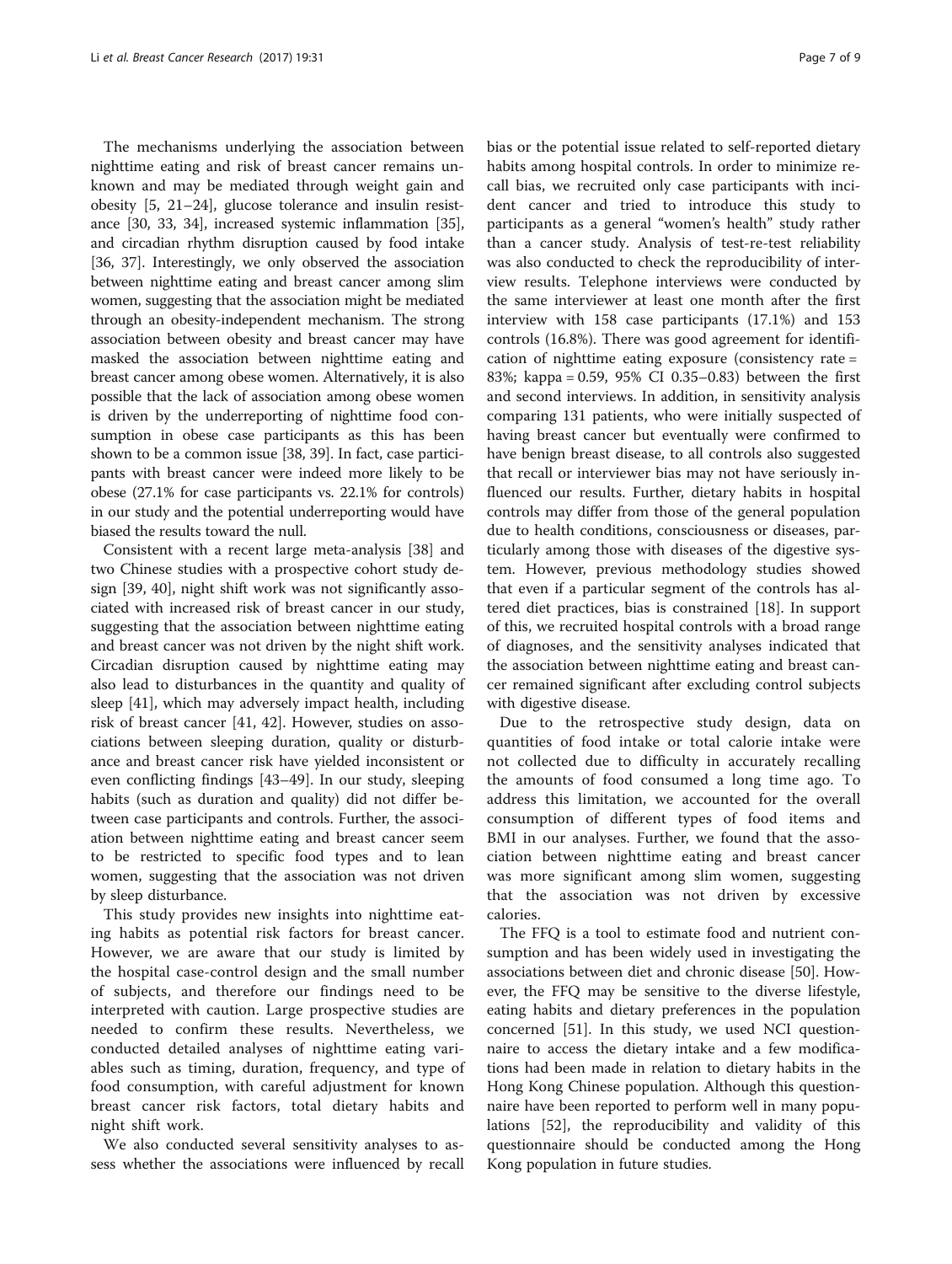# <span id="page-7-0"></span>Conclusion

In conclusion, our findings suggest that nighttime eating was more common among breast cancer case participants compared with control participants. More epidemiological studies, especially with a prospective design and a large number of subjects, are needed to confirm this association and to explore the underlying mechanisms.

# Additional files

[Additional file 1:](dx.doi.org/10.1186/s13058-017-0821-x) Nighttime eating exposure assessment. (DOCX 13 kb)

[Additional file 2: Table S1.](dx.doi.org/10.1186/s13058-017-0821-x) Distribution of dietary factors among breast cancer cases and controls in Hong Kong Chinese women, 2012–15. (DOCX 32 kb)

[Additional file 3: Table S2.](dx.doi.org/10.1186/s13058-017-0821-x) Associations between nighttime eating and breast cancer stratified by menopausal status. (DOCX 14 kb)

[Additional file 4: Table S3.](dx.doi.org/10.1186/s13058-017-0821-x) Associations between nighttime eating and breast cancer stratified by ER status. (DOCX 14 kb)

#### Abbreviations

BMI: Body mass index; CI: Confidence interval; ER: Estrogen receptor status; FFQ: Food frequency questionnaire; HER2: Human epidermal growth factor receptor 2; IHC: Immunohistochemical analysis; NCI: National Cancer Institute; NES: Night eating syndrome; NHNES: National Health and Nutrition Examination Survey; OR: Odds ratio

#### Acknowledgements

The authors are grateful to Miss Yin-shan Magdalene Leung, Hiu-man Tess Tsoi, Hung-kuen Ivy Hsu and Kit-Ping Apple Kwok for their assistance in recruiting patients and data collection. We would also like to acknowledge Ying-lun Jonathan Chan, Chui-shan Yip and Wing-chi Fung for their contribution to data entry and management.

#### Funding

This work was supported by the Research Grants Council of Hong Kong (grant number 474811).

#### Availability of data and materials

All data generated or analyzed during this study are included in this published article (and its supplementary information files).

#### Authors' contributions

LT and ITY contributed to the conception and design of the study proposal. WC, CK, SL, CW, WY, KT and SL identified the eligible case participants with breast cancer or hospital controls, and helped with the acquisition of written consent. ML and PML conducted interviews and collected epidemiological data from participants. ML and FW collected clinical data from hospital medical records. ML performed data analysis and interpretation, and was a major contributor in writing the manuscript. LT and RY revised the manuscript critically for important intellectual content. RV, FG and NC reviewed the manuscript and provided suggestions for the revision. All authors read and approved the final manuscript.

## Competing interests

The authors declare that they have no competing interests.

#### Consent for publication

Not applicable.

#### Ethics approval and consent to participate

The study protocol was approved by both the Joint Chinese University of Hong Kong-New Territories East Cluster Clinical Research Ethics Committees and the Kowloon West Cluster. Written informed consent was obtained for both case participants and controls prior to the interview.

# Publisher's Note

Springer Nature remains neutral with regard to jurisdictional claims in published maps and institutional affiliations.

#### Author details

<sup>1</sup>JC School of Public Health and Primary Care, the Chinese University of Hong Kong, Hong Kong SAR, China. <sup>2</sup> Department of Surgery, North District Hospital, Hong Kong SAR, China. <sup>3</sup>Department of Oncology, Princess Margaret Hospital, Hong Kong SAR, China. <sup>4</sup>Department of Surgery, Pamela Youde Nethersole Eastern Hospital, Hong Kong SAR, China. <sup>5</sup>Department of Pathology, North District Hospital, Hong Kong SAR, China. <sup>6</sup>Department of Medicine, Princess Margaret Hospital, Hong Kong SAR, China. <sup>7</sup>Department of Pathology, Yan Chai Hospital, Hong Kong SAR, China. <sup>8</sup>Department of Surgery, Yan Chai Hospital, Hong Kong SAR, China. <sup>9</sup>Institute for Risk Assessment Sciences, Utrecht University, Utrecht, Netherlands. 10Genetic Epidemiology Branch, Division of Cancer Epidemiology & Genetics, National Cancer Institute, National Institutes of Health, Bethesda, USA.

# Received: 19 October 2016 Accepted: 1 March 2017

#### References

- 1. GLOBOCAN 2012 v1.0. Cancer incidence and mortality worldwide: IARC CancerBase No. 11 [Internet]. Lyon: International Agency for Research on Cancer [\[http://globocan.iarc.fr](http://globocan.iarc.fr)]. Accessed 1 Sept 2016.
- 2. Hong Kong Cancer Registry, Hospital Authority. Female Breast Cancer in 2014. [[http://www3.ha.org.hk/cancereg/pdf/factsheet/2014/breast\\_2014.pdf\]](http://www3.ha.org.hk/cancereg/pdf/factsheet/2014/breast_2014.pdf). Accessed 1 Sept 2016.
- 3. Striegel‐Moore RH, Franko DL, Thompson D, Affenito S, Kraemer HC. Night eating: prevalence and demographic correlates. Obesity. 2006;14(1):139–47.
- 4. Paschos GK, Ibrahim S, Song W-L, Kunieda T, Grant G, Reyes TM, Bradfield CA, Vaughan CH, Eiden M, Masoodi M. Obesity in mice with adipocytespecific deletion of clock component Arntl. Nat Med. 2012;18(12):1768–77.
- 5. Gluck ME, Venti CA, Salbe AD, Krakoff J. Nighttime eating: commonly observed and related to weight gain in an inpatient food intake study. Am J Clin Nutr. 2008;88(4):900–5.
- Kinsey AW, Ormsbee MJ. The health impact of nighttime eating: old and new perspectives. Nutrients. 2015;7(4):2648–62.
- 7. Birketvedt GS, Florholmen J, Sundsfjord J, Østerud B, Dinges D, Bilker W, Stunkard A. Behavioral and neuroendocrine characteristics of the nighteating syndrome. JAMA. 1999;282(7):657–63.
- 8. Goel N, Stunkard AJ, Rogers NL, Van Dongen HP, Allison KC, O'Reardon JP, Ahima RS, Cummings DE, Heo M, Dinges DF. Circadian rhythm profiles in women with night eating syndrome. J Biol Rhythm. 2009;24(1):85–94.
- 9. Milano W, De Rosa M, Milano L, Capasso A. Night eating syndrome: an overview. J Pharm Pharmacol. 2012;64(1):2–10.
- 10. Eckel-Mahan K, Sassone-Corsi P. Metabolism and the circadian clock converge. Physiol Rev. 2013;93(1):107–35.
- 11. Ehlers CL, Frank E, Kupfer DJ. Social zeitgebers and biological rhythms: a unified approach to understanding the etiology of depression. Arch Gen Psychiatry. 1988;45(10):948–52.
- 12. Hatori M, Vollmers C, Zarrinpar A, DiTacchio L, Bushong EA, Gill S, Leblanc M, Chaix A, Joens M, Fitzpatrick JA. Time-restricted feeding without reducing caloric intake prevents metabolic diseases in mice fed a high-fat diet. Cell Metab. 2012;15(6):848–60.
- 13. Froy O, Miskin R. Effect of feeding regimens on circadian rhythms: implications for aging and longevity. Aging (Albany NY). 2010;2(1):7–27.
- 14. Marinac CR, Natarajan L, Sears DD, Gallo LC, Hartman SJ, Arredondo E, Patterson RE. Prolonged nightly fasting and breast cancer risk: findings from NHANES (2009-2010). Cancer Epidemiol Biomarkers Prev. 2015;24(5):783–9.
- 15. Tse LA, Li M, Chan WC, Kwok CH, Leung SL, Wu C, Yu IT, Yu WC, Lao X, Wang X, et al. Familial risks and estrogen receptor-positive breast cancer in Hong Kong Chinese women. PLoS One. 2015;10(3), e0120741.
- 16. Li M, Tse LA, Chan WC, Kwok CH, Leung SL, Wu C, Yu WC, Yu IT, Yu CH, Wang F, et al. Evaluation of breast cancer risk associated with tea consumption by menopausal and estrogen receptor status among Chinese women in Hong Kong. Cancer Epidemiol. 2016;40:73–8.
- 17. Wacholder S, Silverman DT, McLaughlin JK, Mandel JS. Selection of controls in case-control studies. II. Types of controls. Am J Epidemiol. 1992;135(9):1029–41.